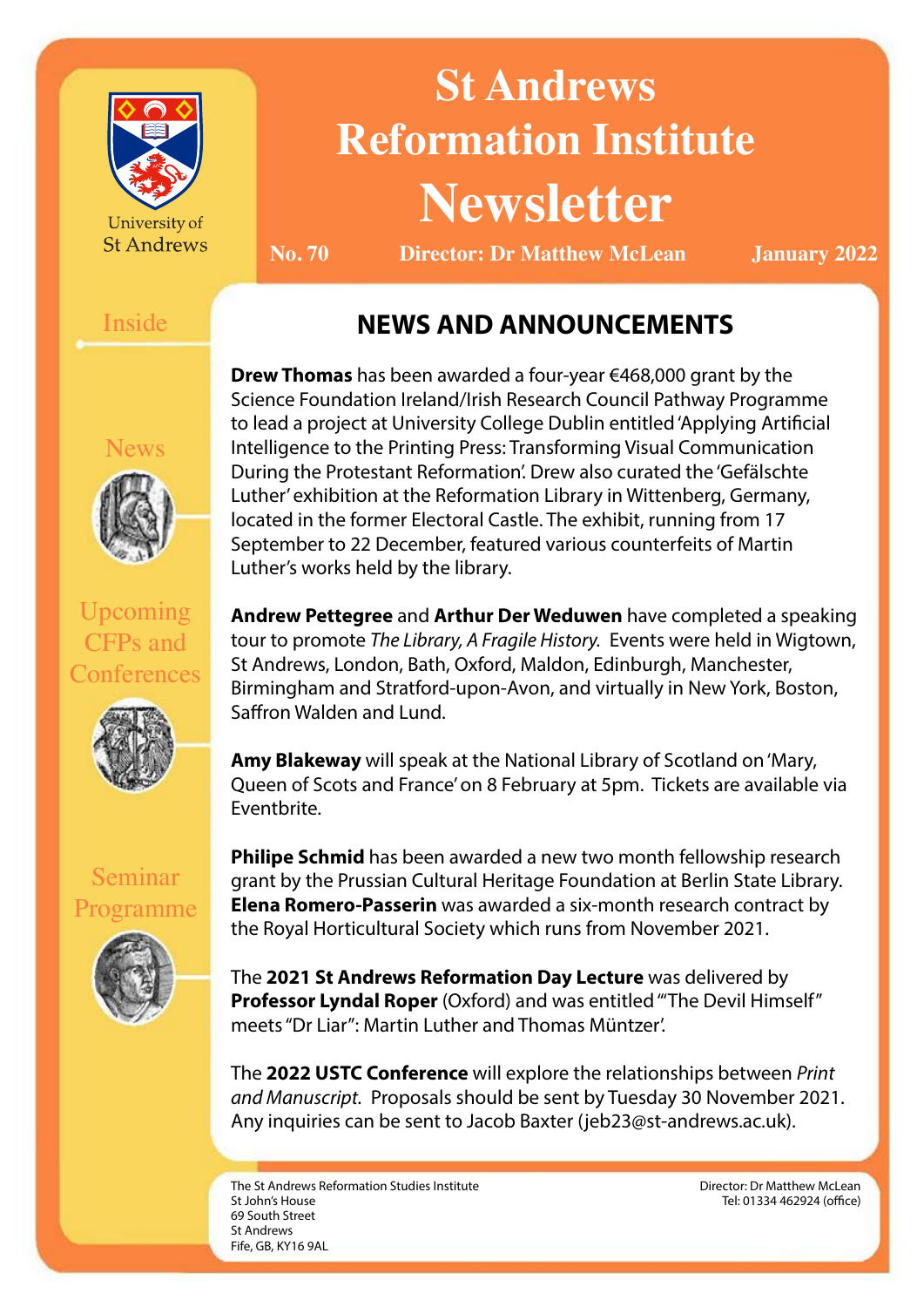### **Congratulations to…**

All those who were awarded their PhDs this year:

**Elizabeth Watson**, 'Hidden in Plain Sight: Printing for the Catholic Community in the Seventeenth-Century Dutch Republic'.

**Jessica Farrell-Jobst**, 'Women in the German Book Trade: the case of Nuremberg'.

**Neale Schofield**, 'Communicating Lutheranism. Church Building in an age of Orthodoxy, 1555-1618'.

**Nora Epstein**, 'Visual Commonplacing: The Transmission and Reception of Printed Devotional Images in Reformed England'

#### **Institute Members' News**

**Amy Blakeway**'s book, *Parliament and Convention in the Personal Rule of James V of Scotland 1528-1542,* is released this month (Palgrave Macmillan, 2022).

**Roger Mason** published three articles which appeared in 2021: 'Dame Scotia and the Commonweal: Vernacular Humanism in *The Complaynt of Scotland* (c. 1550)', in Roger Mason and Rhiannon Purdie (ed.), *Late-Medieval and Early-Modern Scotland: Literary and Historical Approaches, The Mediaeval Journal,* Special Issue, 10.1 (2020), pp. 129- 50; 'The Declaration of Arbroath in Print, 1680-1705', *Innes Review,* 72 (2021), pp. 158-76; and 'The Glasgow Assembly of 1638', in Andrew Ralston (ed.), *Where Mortal and Immortal Meet: Essays in Celebration of the Eighty-Fifth Anniversary of the Society of Friends of Glasgow Cathedral* (Eugene, Oregon, 2021), pp. 218-240.

**Andrew Pettegree** and **Arthur der Weduwen** published 'The Library as Totem: building ideology, creating targets', in Gustavs Strenga and Andris Levāns (eds.), *Catalogue of the Riga Jesuit College Book Collection (1583-1621). History and Reconstruction of the Collection*  (Riga: Latvijas Nacionālābibliotēka, 2021), pp. 25-32. Also published in Latvian in the same volume (pp. 35-43).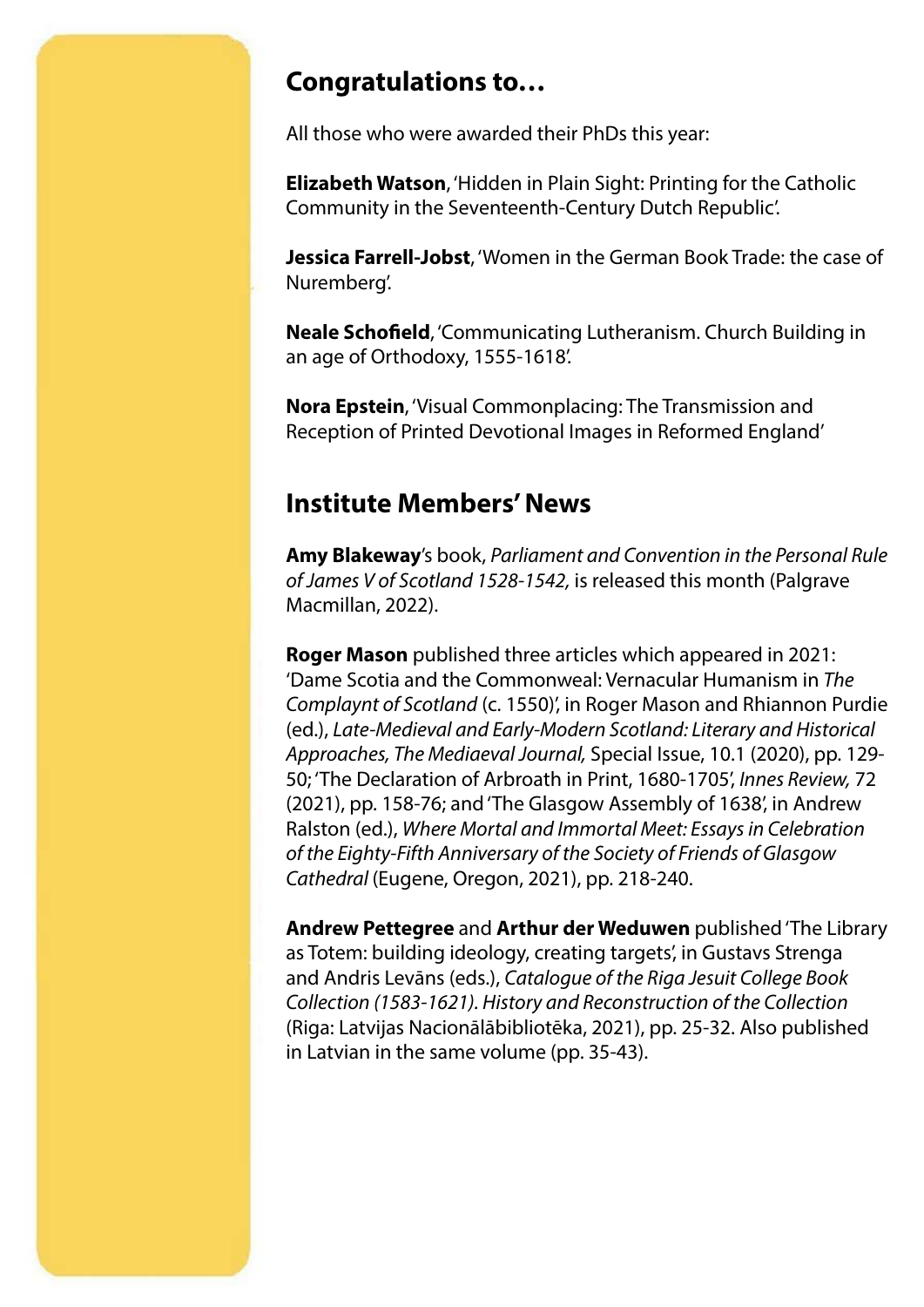**Guy Rowlands** published 'The Capitalisation of Foreign Mercenaries in Louis XIV's France' in (eds.) Matthias Meinhardt and Markus Meumann, *Die Kapitalisierung des Krieges/The Capitalisation of War. Kriegsunternehmer im Spätmittelalter und in der Frühen Neuzeit/ Military Entrepreneurs in the Late Middle Ages and the Early Modern Period* (Berlin: LIT Verlag, 2021), pp. 119-132. Recent blog posts are also available on the [St Andrews website](https://standrewsschoolofhistory.wordpress.com/2021/12/07/disability-month-2021-a-chip-off-the-old-block-the-duc-du-maine-son-of-louis-xiv/) and [History Reclaimed](https://historyreclaimed.co.uk/injustice-the-casting-of-blame-in-history-the-melville-monument-and-edinburghs-confrontation-with-its-imperial-past/).

**Philipe Schmid** published 'Sharing Marks in Early Modern Books', Imprimatur, NF 27 (2021), pp. 31–52, and 'Catalogues in Catalogues: Imitation and Competition in Early Modern Book Collecting', in Arthur der Weduwen, Andrew Pettegree and Graeme Kemp (eds.), *Book Trade Catalogues in Early Modern Europe* (Leiden: Brill, 2021), pp. 399–424.

**Drew Thomas** published his book, *The Industry of Evangelism: Printing for the Reformation in Martin Luther's Wittenberg* (Leiden: Brill, 2021) and also the article 'The Lotter Printing Dynasty: Michael Lotter and Reformation Printing in Magdeburg', in Elizabeth Dillenburg, Howard Louthan and Drew B. Thomas (eds.), *Print Culture at the Crossroads: The Book in Central Europe* (Leiden: Brill, 2021), pp. 245-268.

**Elise Watson** published 'The Jesuitesses in the Bookshop: Catholic Lay Sisters' Participation in the Dutch Book Trade, 1650-1750', *Studies in Church History,* 57 (2021), pp. 163-184, and also 'Networks of Devotion: Auction Catalogues and the Catholic Book Trade in Amsterdam, 1650-1700', in Arthur der Weduwen, Andrew Pettegree and Graeme Kemp (eds.), *Book Trade Catalogues in Early Modern Europe* (Leiden: Brill, 2021), pp. 193-211.

# **Applications are invited…**

For the following School of History **M.Litt Programmes**: M.Litt in Early Modern and Reformation History; M.Litt in Book History. For further information, see the School of History website: [www.st-andrews.ac.uk/history/prospective/pgt/](https://www.st-andrews.ac.uk/history/prospective/pgt/)